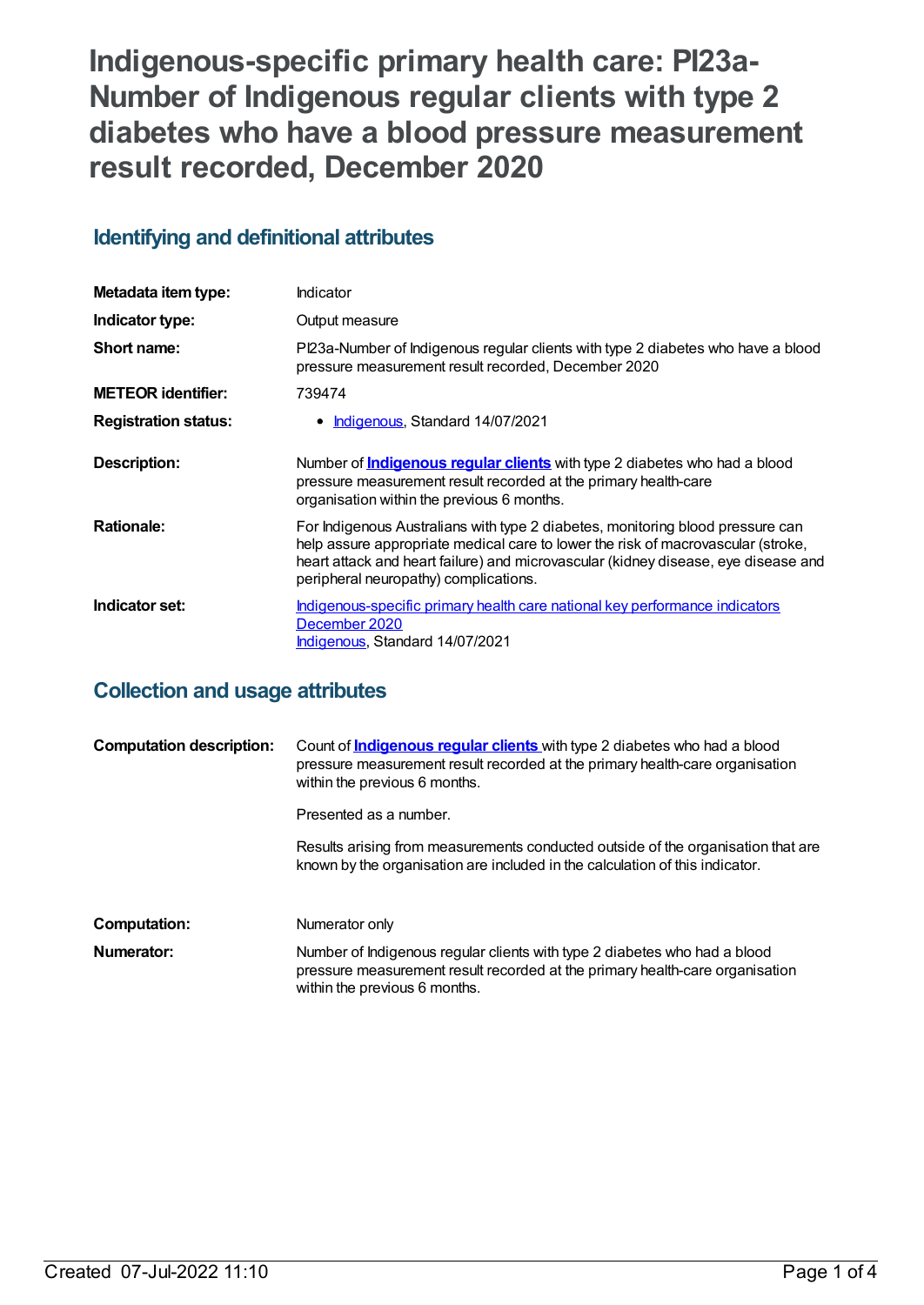#### [Person—diabetes](https://meteor.aihw.gov.au/content/270194) mellitus status, code NN

#### **Data Source**

[Indigenous-specific](https://meteor.aihw.gov.au/content/737914) primary health care national Key Performance Indicators (nKPI) data collection

#### **NMDS / DSS**

[Indigenous-specific](https://meteor.aihw.gov.au/content/738532) primary health care NBEDS December 2020

#### **Guide for use**

Type 2 diabetes only.

### **Data Element / Data Set**

[Person—blood](https://meteor.aihw.gov.au/content/441407) pressure measurement result recorded indicator, yes/no code N

#### **Data Source**

[Indigenous-specific](https://meteor.aihw.gov.au/content/737914) primary health care national Key Performance Indicators (nKPI) data collection

#### **NMDS / DSS**

[Indigenous-specific](https://meteor.aihw.gov.au/content/738532) primary health care NBEDS December 2020

#### **Data Element / Data Set**

Person-Indigenous status, code N

#### **Data Source**

[Indigenous-specific](https://meteor.aihw.gov.au/content/737914) primary health care national Key Performance Indicators (nKPI) data collection

#### **NMDS / DSS**

[Indigenous-specific](https://meteor.aihw.gov.au/content/738532) primary health care NBEDS December 2020

#### **Guide for use**

Indigenous only.

#### **Data Element / Data Set**

[Person—regular](https://meteor.aihw.gov.au/content/686291) client indicator, yes/no code N

### **Data Source**

[Indigenous-specific](https://meteor.aihw.gov.au/content/737914) primary health care national Key Performance Indicators (nKPI) data collection

#### **NMDS / DSS**

[Indigenous-specific](https://meteor.aihw.gov.au/content/738532) primary health care NBEDS December 2020

#### **Guide for use**

Regular clients only.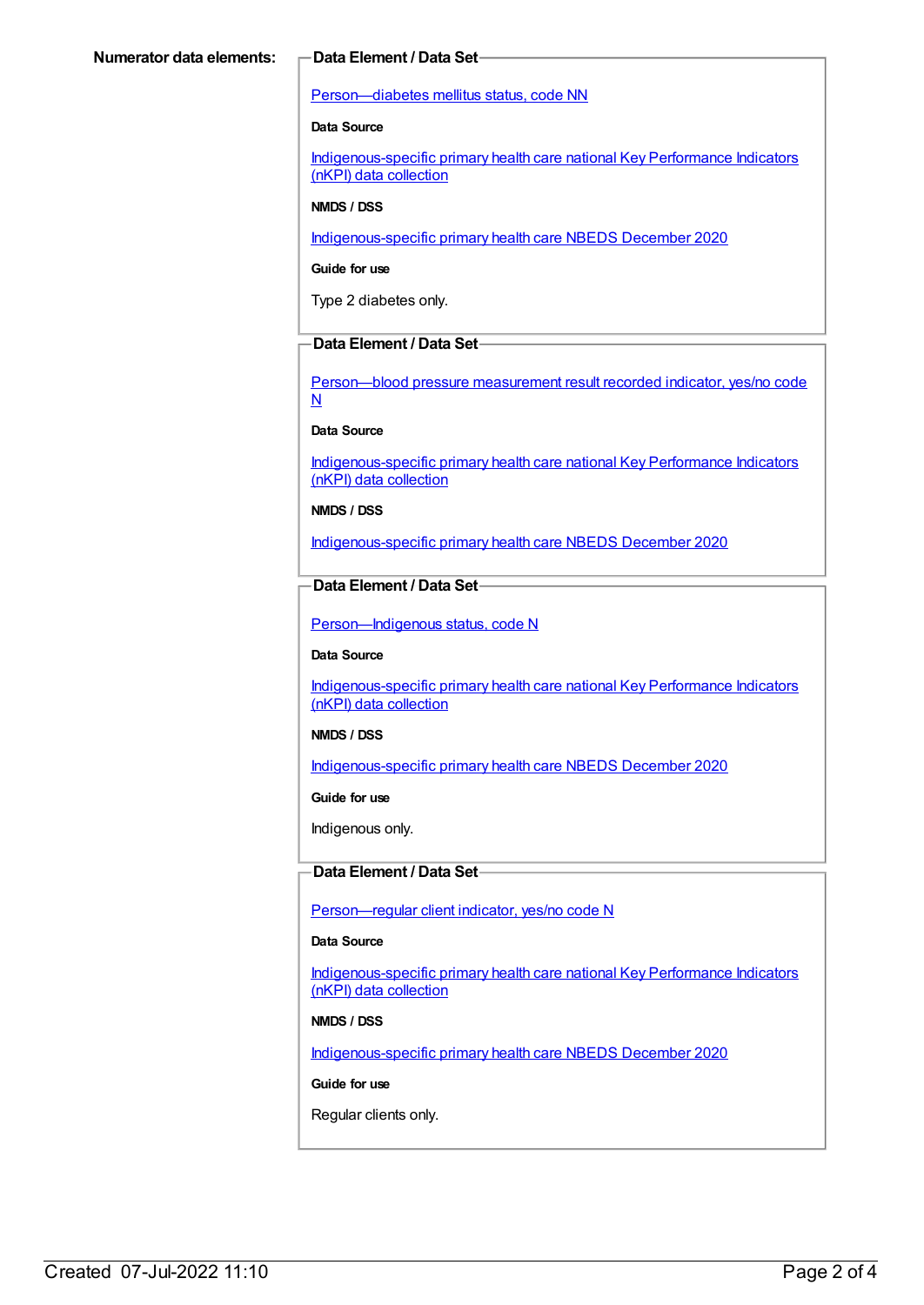| Disaggregation:                         | 1. Sex:                                                                                               |
|-----------------------------------------|-------------------------------------------------------------------------------------------------------|
|                                         | a) Male                                                                                               |
|                                         | b) Female.                                                                                            |
|                                         | 2. Age group:                                                                                         |
|                                         | $a)$ 0-4 years                                                                                        |
|                                         | b) $5-14$ years                                                                                       |
|                                         | c) 15-24 years                                                                                        |
|                                         | d) 25-34 years                                                                                        |
|                                         | e) 35-44 years                                                                                        |
|                                         | f) 45-54 years                                                                                        |
|                                         | g) 55-64 years                                                                                        |
|                                         | h) 65 years and over.                                                                                 |
|                                         |                                                                                                       |
| <b>Disaggregation data</b><br>elements: | Data Element / Data Set-                                                                              |
|                                         | Person-age, total years N[NN]                                                                         |
|                                         | Data Source                                                                                           |
|                                         | Indigenous-specific primary health care national Key Performance Indicators<br>(nKPI) data collection |
|                                         | NMDS / DSS                                                                                            |
|                                         | Indigenous-specific primary health care NBEDS December 2020                                           |
|                                         | Data Element / Data Set-                                                                              |
|                                         | Person-sex, code X                                                                                    |
|                                         | <b>Data Source</b>                                                                                    |
|                                         | Indigenous-specific primary health care national Key Performance Indicators                           |
|                                         | (nKPI) data collection                                                                                |
|                                         | <b>NMDS / DSS</b>                                                                                     |
|                                         | Indigenous-specific primary health care NBEDS December 2020                                           |
|                                         |                                                                                                       |

**Comments:** Census date for reporting is 31 December 2020.

# **Representational attributes**

| <b>Representation class:</b> | Count   |  |
|------------------------------|---------|--|
| Data type:                   | Real    |  |
| Unit of measure:             | Person  |  |
| Format:                      | N[N(6)] |  |
|                              |         |  |

# **Indicator conceptual framework**

| <b>Framework and</b> | Effective/Appropriate/Efficient |
|----------------------|---------------------------------|
| dimensions:          |                                 |

**Data source attributes**